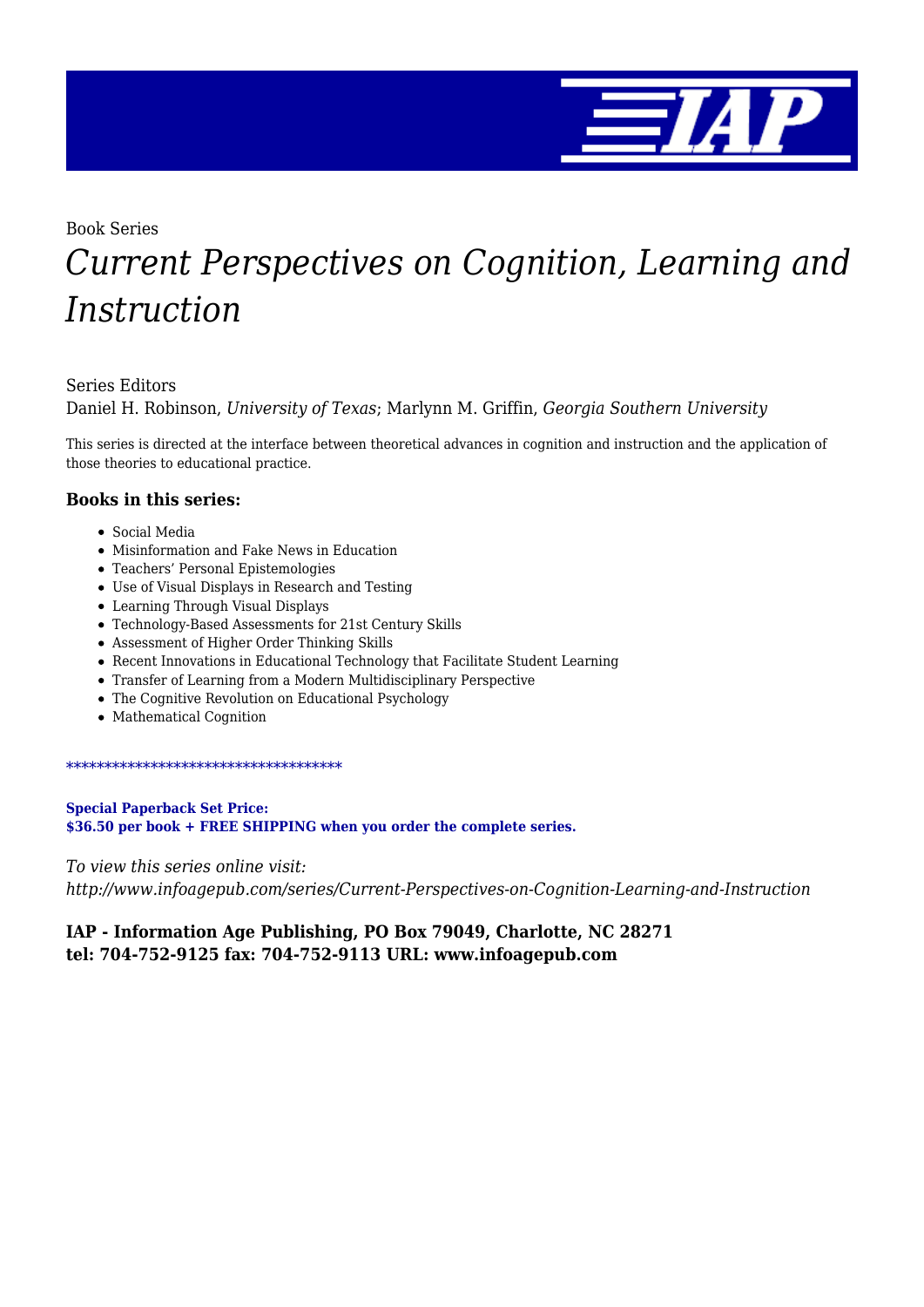

### Social Media Influences on Education

Marlynn M. Griffin, Georgia Southern University; Cordelia Zinskie, Georgia Southern University

2021. Paperback 978-1-64802-655-3 \$45.99. Hardcover 978-1-64802-656-0 \$85.99. eBook 978-1-64802-657-7 \$74.

Social media is a multi-faceted tool that has been used by educators and/or their students in ways both beneficial and detrimental. Despite the ubiquitous nature of this tool, there is much research still needed on the multitude of ways that social media impacts education. This book presents research on the influences of social media on education, broadly construed. Specifically, the research included in this book is categorized into four broad areas, examining the educational influence of social media on youth and college students, professional development in content areas, higher education learning, and social justice and activism.

Chapter authors emphasize the opportunities of social media use in education and provide recommendations for how to address challenges that may arise with social media integration into the teaching and learning setting. These authors also advocate for use of social media to grow and enhance professional interaction among educators, moving beyond the social aspect of these platforms to advocate for educational and societal change. Individuals working in K-12 schools, teacher education, teacher professional development, and higher education, including pharmacy, nursing, dental and medical education, as well as those in other educational settings can use these findings to support and guide integration of social media into teaching and learning as well as their professional practice.

#### **Endorsements for Social Media: Influences on Education**

*"Anyone attempting to understand these issues and the emerging, critical role of social media in education today should read the excellent edited book Social Media: Influences on Education. I've been monitoring educational media and technology research and practice for the past 40 years. In my view this book is an important contribution to a current perspective on social media and its impact from preschool to higher education and professional studies in general and social justice issues specifically."* Richard E. Clark, Emeritus Professor University of Southern California

*"Social Media: Influences on Education is an essential book for those seeking to understand the relationship between education and social media or to conduct social media research in education. Griffin and Zinskie have collected a variety of essays showcasing approaches to researching social media from qualitative interviews with teachers, to meta-analyses of nascent literature, and research within the platforms themselves. Providing a well-rounded introduction to the field, this book provides a foundation for those interested in understanding and exploring the impact social media has had on elementary, secondary, and tertiary education."*

Naomi Barnes, Senior Lecturer

Queensland University of Technology, Australia

*"Social Media: Influences on Education is a must-read for anyone interested in social media's impact on education and social justice. Grounded in the latest research, Griffin and Zinskie offer an informed, critical perspective on key issues – children's social media use, cyber-harassment, misinformation, social justice through social media, professional networking, and more – as social media pervades every aspect of our lives. Educators, parents, students, activists and social media users everywhere, if you're invested in education and social justice, this book is for you!"* Christine Greenhow, Associate Professor Michigan State University

**CONTENTS:** Introduction, *Marlynn M. Griffin and Cordelia D. Zinskie.* **SECTION I: YOUTH AND COLLEGE STUDENTS.** Social Media Use and Cyber-Harassment Among Undergraduate College Students, *Terry Diamanduros, Elizabeth Downs, and Bryan W. Griffin.* Investigating Intentionality in Preservice Teachers' Personal and Professional Social Networking Site Usage, *Adrie A. Koehler, Erin D. Besser, and Daniela Castellanos-Reyes.* Social Media Use Among 9- to 11-Year-Old Children and School Principals' Leadership Practices, *Jeremy Sanbrooks and Barbara Brown.* **SECTION II: PROFESSIONAL DEVELOPMENT IN CONTENT AREAS.** "Sharing is Caring": Extending the Professional Learning Community Using Social Media, *Yvonne Liljekvist, Ann-Christin Randahl, Jorryt van Bommel, Erika Sturk, and Christina Olin-Scheller.* English Language Arts Teachers' Experiences Using Social Media for Instruction, *Sage E. Sirotkin.* "I Just Saw it on Facebook, So That Isn't True": How the Omnipresence of Social Media Complicates History Education, *William Toledo.* **SECTION III: HIGHER EDUCATION LEARNING.** Exploring Learner–Content Interactions in a University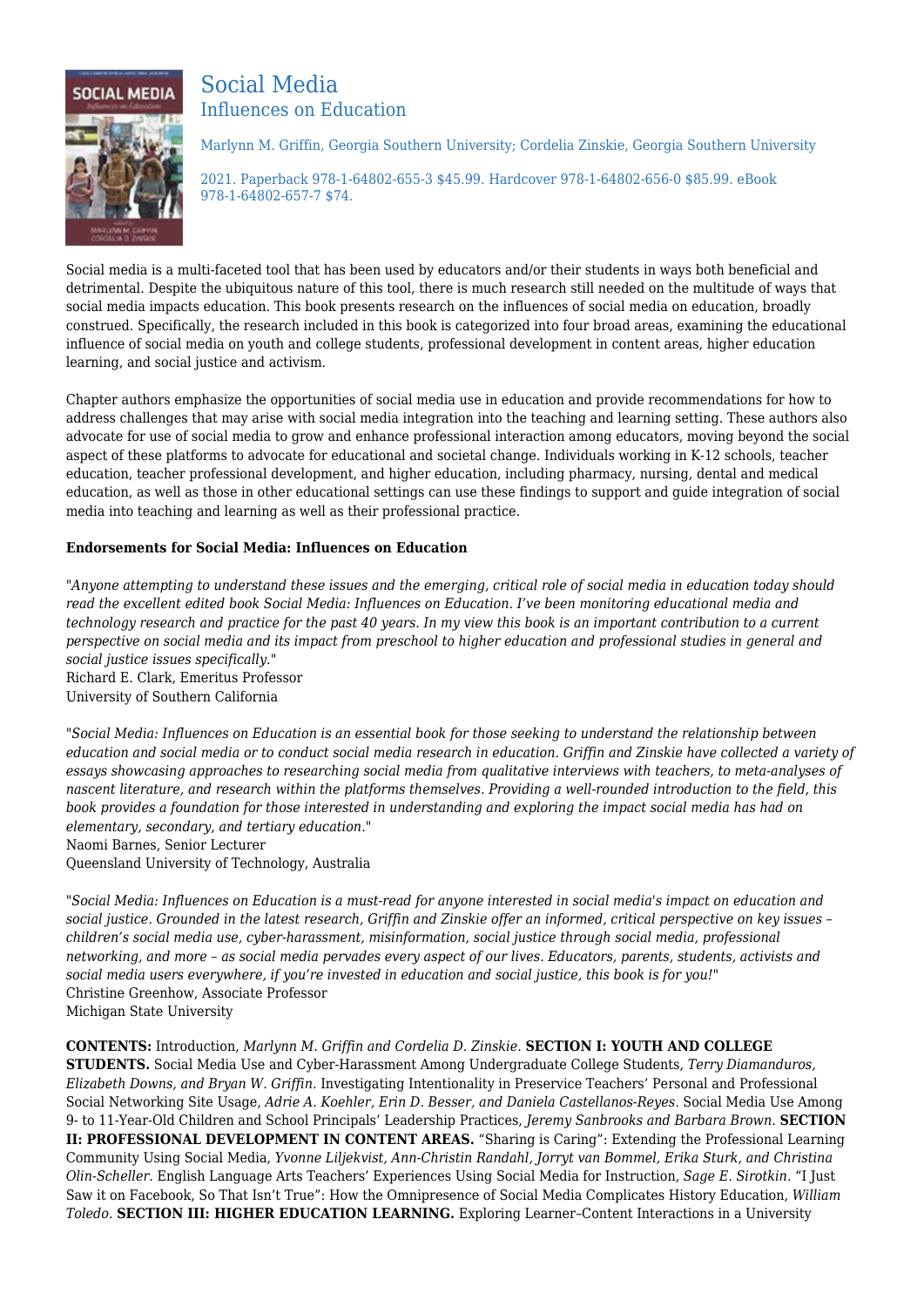Course Through Social Media Use, *Christianna Andrews.* The Relationship Between Social Network Sites and Perceived Learning and Satisfaction for Educational Purposes: A Systematic Review and Meta-Analysis, *Daniela Castellanos-Reyes, Yukiko Maeda, and Jennifer C. Richardson.* **SECTION IV: SOCIAL JUSTICE AND ACTIVISM.** Learning About Social Justice Through Social Media: A Review of the Literature, *Rebecca Buchanan, Ethan Geheb, and Moriah Weitman.* Social Media Connections Between Educators and Advocacy Networks: The Twitter Activity of Teacher Activist Groups, *Tricia Niesz and Rebecca D'Amato.* About the Editors.



### Misinformation and Fake News in Education

Panayiota Kendeou, University of Minnesota; Daniel H. Robinson, University of Texas; Matthew T. McCrudden, Pennsylvania State University

2019. Paperback 978-1-64113-851-2 \$45.99. Hardcover 978-1-64113-852-9 \$85.99. eBook 978-1-64113-853-6 \$74.

Today, like no other time in our history, the threat of misinformation and disinformation is at an all-time high. This is also true in the field of Education. Misinformation refers to false information shared by a source who intends to inform, but is unaware that the information is false, such as when an educator who recommends the use of a learning strategy that is not actually beneficial. Disinformation is false information shared by a source who has the intent to deceive and is aware that the information is false, such as when a politician claim that high-stakes testing will fix K-12 education when in fact there is no evidence to support this practice. This book provides recent examples of how misinformation and disinformation manifest in the field of education and remedies.

Section One, Susceptibility to Misinformation, focuses on factors that influence the endorsement and persistence of misinformation. This section will include chapters on: the appeal and persistence of "zombie concepts" in education; learner and message factors that underlie the adoption of misinformation in the context of the newly proposed Likelihood of Adoption Model; cognitive and motivational factors that contribute to misinformation revision failure; cognitive biases and bias transfer in criminal justice training; the influence of conspiratorial and political ideation on the use of misinformation; and, how educational culture and policy has historically given rise to quackery in education.

Section Two, Practices in the Service of Reducing Misinformation in Education, focuses on practices aimed at reducing the impact of misinformation, and includes chapters on: misinformation in the education of children with ASD and its influence on educational and intervention practices; the promise of using dynamical systems and computational linguistics to model the spread of misinformation; systematic attempts to reduce misinformation in psychology and education both in and out of the classroom; and the potential perils of constructivism in the classroom, as well as the teaching of critical thinking. Each section has a discussion chapter that explicates emerging themes and lessons learned and fruitful avenues for future research.

**CONTENTS:** Misinformation and Disinformation in Education: An Introduction, *Panayiota Kendeou, Daniel H. Robinson, and Matthew T. McCrudden.* **SECTION I: SUSCEPTIBILITY TO MISINFORMATION IN EDUCATION.** Zombie Concepts in Education: Why They Won't Die and Why You Can't Kill Them, *Gale M. Sinatra and Neil G. Jacobson.* Understanding Susceptibility to Educational Inaccuracies: Examining the Likelihood of Adoption Model, *Alexandra List and Lisa DaVia Rubenstein.* Psychological Tribes and Processes: Understanding Why and How Misinformation Persists, *Gregory J. Trevors.* Cognitive Biases in Forensic Science Training and Education, *Candice Bridge and Mark Marić.* Do Individual Differences in Conspiratorial and Political Leanings Influence the Use of Inaccurate Information? *David N. Rapp, Megan N. Imundo, and Rebecca M. Adler.* Educational Muckrakers, Watchdogs, and Whistleblowers, *Daniel H. Robinson and Robert A. Bligh.* Designing Interventions to Combat Misinformation Based on Factors That Increase Susceptibility, *Abbey M. Loehr and Andrew C. Butler.* **SECTION II: PRACTICES IN THE SERVICE OF REDUCING MISINFORMATION IN EDUCATION.** Modeling the Dissemination of Misinformation Through Discourse Dynamics, *Laura K. Allen, Aaron D. Likens, and Danielle S. McNamara.* A Nation of Curators: Educating Students to be Critical Consumers and Users of Online Information, *Jeffrey A. Greene, Brian M. Cartiff, Rebekah F. Duke, and Victor M. Deekens.* Misinformation in Autism Spectrum Disorder and Education, *Jessica Paynter, Ullrich K. H. Ecker, David Trembath, Rhylee Sulek, and Deb Keen.* From Theory to Practice: Implications of KReC for Designing Effective Learning Environments, *Jasmine Kim, Reese Butterfuss, Joseph Aubele, and Panayiota Kendeou.* How Attempting to Reduce Misconceptions in Psychology Reveals the Challenges of Change, *Patricia Kowalski and Annette Taylor.* Critical Thinking in the Post-Truth Era, *Åsa Wikforss.* Attempting to Reduce Misinformation and Other Inaccuracies in Education, *Matthew T. McCrudden.* About the Editors. About the Contributors.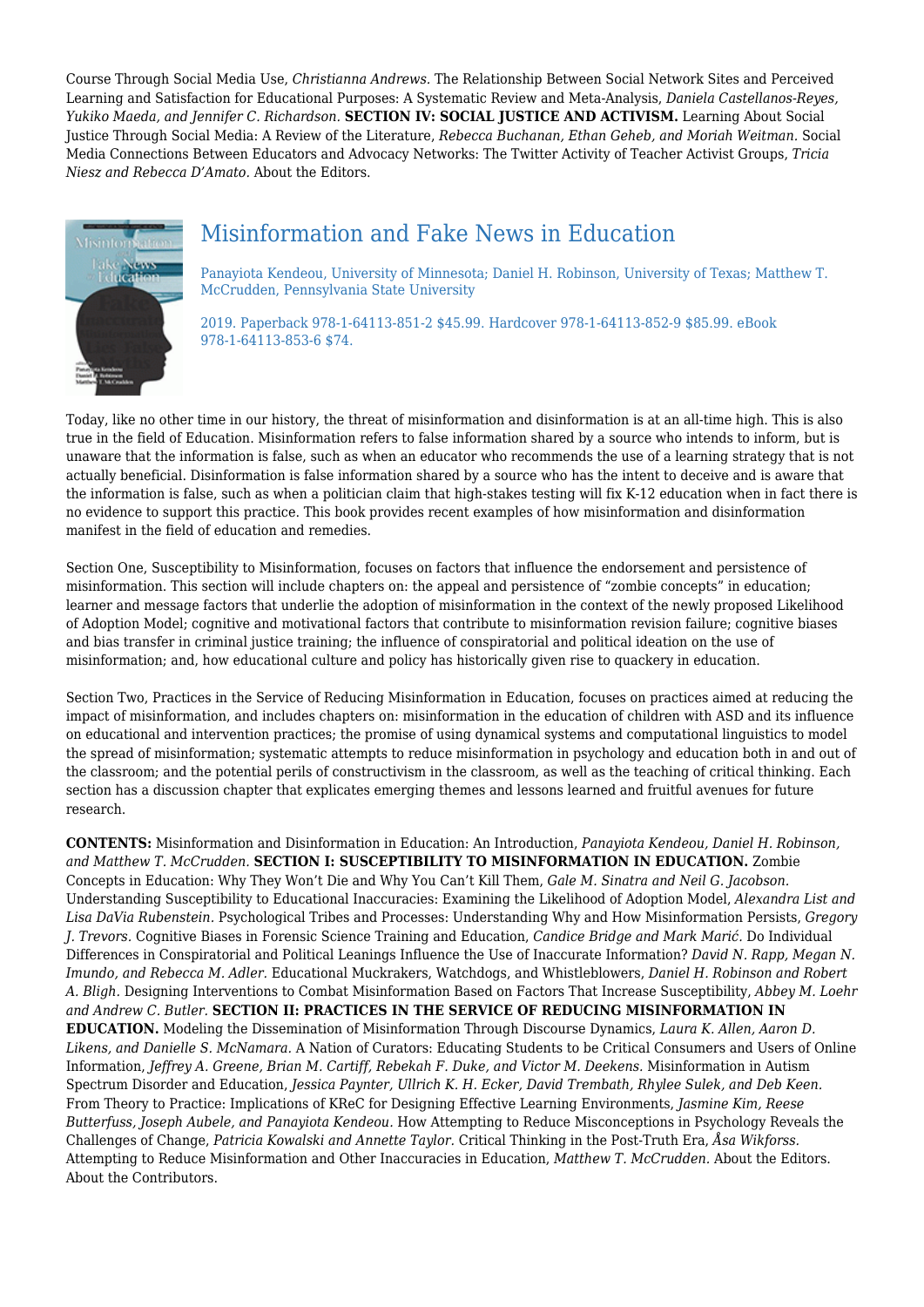

### Teachers' Personal Epistemologies Evolving Models for Informing Practice

Gregory Schraw, University of Nevada - Las Vegas; Jo Lunn Brownlee; Lori Olafson, University of Nevada, Las Vegas; Michelle Vander Veldt Brye

2017. Paperback 9781681239484 \$65.99. Hardcover 9781681239491 \$95.99. eBook 9781681239507 \$74.

The focus of this book is to explore teachers' evolving personal epistemologies, or the beliefs we hold about the origin and development of knowledge in the context of teaching. The chapters focus on a range of conceptual frameworks about how university and field‐based experiences influence the connections between teachers' personal epistemologies and teaching practice. In an earlier volume we investigated preservice and inservice teachers' beliefs and teaching practices (Brownlee, Schraw and Berthelsen, 2011). While we addressed the nature of teachers' personal epistemologies, learning and teaching practices, and approaches for changing beliefs throughout teacher education programs, the volume did not address conceptual frameworks for the development of teacher's personal epistemologies. To address this gap, the book is focused on teacher educators, teachers and teacher education programmers in universities with an overall aim of highlighting how we might support preservice teachers' involvement in learning that is challenging and inservice teachers' engagement in professional experiences that promote changes in teaching practice. We argue that teachers need to be encouraged to question their beliefs and develop increasingly sophisticated beliefs about their knowledge and their students' knowledge that facilitate learning and intellectual growth.

**CONTENTS:** Dedication. Preface. **SECTION 1: INTRODUCTION.** Teachers' Personal Epistemologies: Theoretical and Practical Considerations, *Gregory Schraw, Lori Olafson, and Joanne Lunn.* **SECTION 2: CONCEPTUAL FRAMES WORKS FOR UNDERSTANDING BELIEFS'** The Functions of Beliefs: Teachers' Personal Epistemology on the Pinning Block, *Helenrose Fives and Michelle M. Buehl.* The Epistemic Climate of Mrs. M's Science Lesson about the Woodlands as an Ecosystem: A Classroom‐Based Research Study, *Florian C. Feucht.* **SECTION 3: DEVELOPMENT OF BELIEFS.** An Account of Teachers' Epistemological Progress in Science, *Jessica Watkins, Janet E. Coffey, April Maskiewicz, and David Hammer.* Self‐Authorship as a Framework for Understanding the Professional Identities of Early Childhood Practitioners, *Angela Edwards, Jo Lunn Brownlee, and Donna Berthelsen.* Understanding the Epistemic Nature of Teachers' Reasoning Behind Their Practices From an Aristotelian Perspective, *Khalil Gholami.* Personal Epistemology, Nature of Science and Instructional Practice: Towards Defining a Meaningful Relationship, *Hasan Deniz.* Exploring Bloom's Taxonomy as a Bridge to Evaluativism: Conceptual Clarity and Implications for Learning, Teaching, and Assessing, *Lisa Bendixen, Denise Winsor, and Raelynn Frazier.* **SECTION 4: CHANGING PRESERVICE AND INSERVICE TEACHERS' BELIEFS.** The Potential of Course Interventions to Change Preservice Teachers' Epistemological Beliefs, *Meghan Parkinson and Liliana Maggioni.* Addressing Teacher Epistemology and Ideology in History Pedagogy: Teaching Historical Thinking and Media, *Jeremy Stoddard.* Clearing a Path for Constructivist Beliefs: Examining Constructivist Pedagogy and Pre‐Service Teachers' Epistemic and Learning Beliefs, *Melissa Duffy, Krista Muis, and Mike Foy.* Exploring the Factors Contributing to Preservice Elementary Teachers' Epistemological Worldviews about Teaching Science, *Elif Adibelli‐Sahin and Janelle M. Bailey.* Teaching Knowledge and Beliefs in Preservice Teachers, *Gregory Schraw, Lori Olafson, and Michelle Vander Veldt Brye.* The Place of Epistemological Beliefs Within Teachers' Social Representation Systems: A Model to Explain Geography Teachers' Practices, *Fernando Alexandre.* **SECTION 5: PERSONAL EPISTEMOLOGY IN HIGHER EDUCATION.** The Personal Epistemologies of Tutors in Higher Education, *Fiona Hallett and Arthur Chapman.* **SECTION 6: CONCLUSION.** Reflection and Reflexivity: A Focus on Higher Order Thinking in Teachers' Personal Epistemologies, *Jo Lunn Brownlee and Gregory Schraw.* Biographies.



### Use of Visual Displays in Research and Testing Coding, Interpreting, and Reporting Data

Matthew T. McCrudden, Victoria University of Wellington; Gregory Schraw, University of Nevada - Las Vegas; Chad Buckendahl, Alpine Testing

2015. Paperback 978-1-68123-101-3 \$45.99. Hardcover 978-1-68123-102-0 \$85.99. eBook 978-1-68123-103-7 \$74.

Visual displays play a crucial role in knowledge generation and communication. The purpose of the volume is to provide researchers with a framework that helps them use visual displays to organize and interpret data; and to communicate their findings in a comprehensible way within different research (e.g., quantitative, mixed methods) and testing traditions that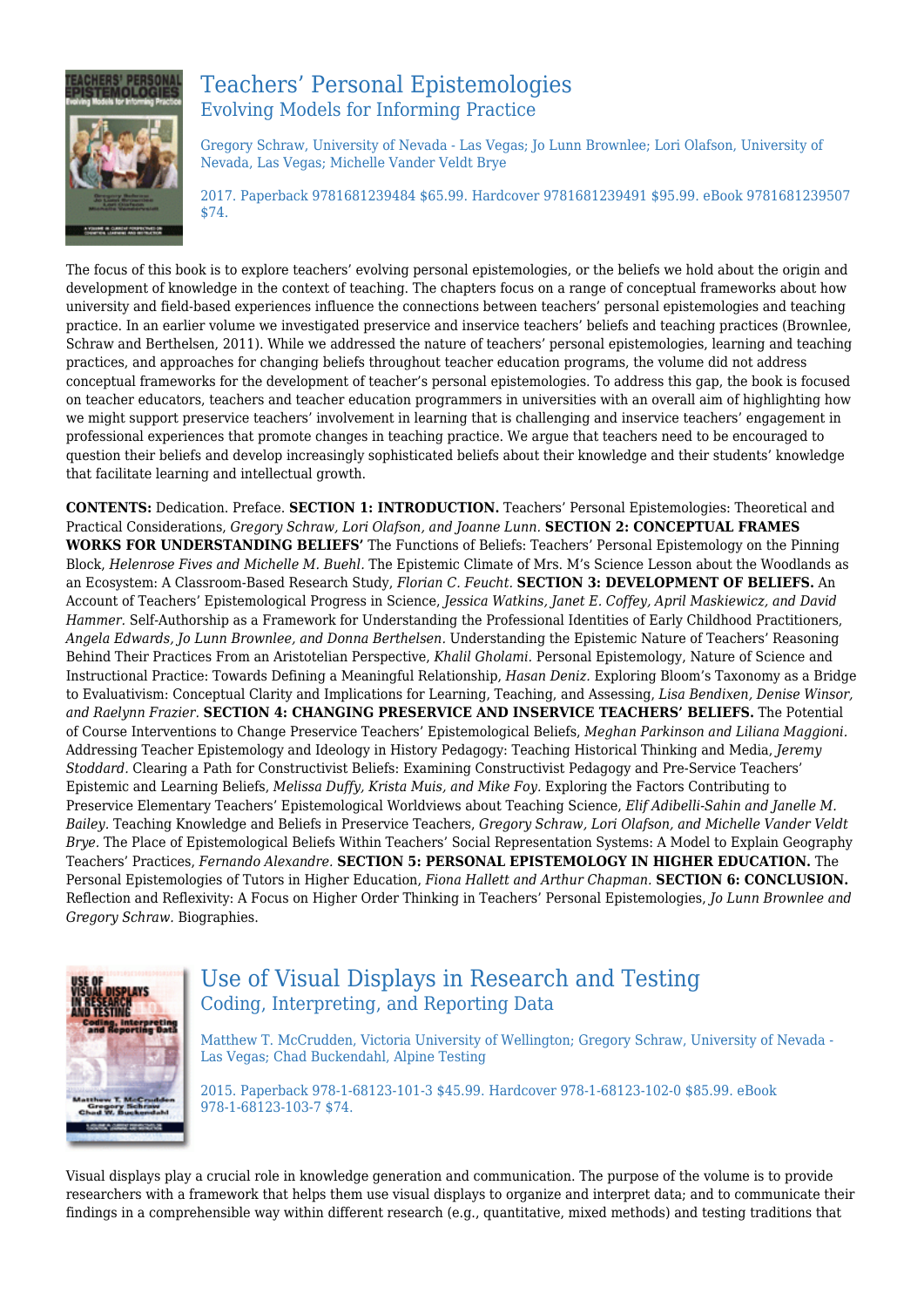improves the presentation and understanding of findings. Further, this book includes contributions from leading scholars in testing and quantitative, qualitative, and mixed methods research, and results reporting. The volume's focal question is: What are the best principles and practices for the use of visual displays in the research and testing process, which broadly includes the analysis, organization, interpretation, and communication of data?

The volume is organized into four sections. Section I provides a rationale for this volume; namely, that including visual displays in research and testing can enhance comprehension and processing efficiency. Section II includes addresses theoretical frameworks and universal design principles for visual displays. Section III examines the use of visual displays in quantitative, qualitative, and mixed methods research. Section IV focuses on using visual displays to report testing and assessment data.

**CONTENTS: SECTION I: INTRODUCTION.** Visual Displays in Research and Testing: Theoretical and Practical Considerations, *Matthew T. McCrudden, Gregory Schraw, and Chad W. Buckendahl.* **SECTION II: THEORETICAL FRAMEWORKS AND DESIGN PRINCIPLES.** Design Principles for Visual Displays: Past, Present, and Future, *Antonio P. Gutierrez, Gregory Schraw, and Andreas Stefik.* Guidelines for Making Graphs Easy to Perceive, Easy to Understand, and Information Rich, *David M. Lane.* Examining the Type, Frequency, and Interpretative Complexity of Visual Displays Appearing in the Journal of Educational Psychology, 2010–2014, *Gregory Schraw and Antonio P. Gutierrez.* **SECTION III: VISUAL DISPLAYS IN QUANTITATIVE, QUALITATIVE, AND MIXED METHODS RESEARCH.** Promoting the Use of Path Diagrams in Quantitative Research, *Dena A. Pastor and Sara J. Finney.* Using Joint Displays and MAXQDA Software to Represent the Results of Mixed Methods Research, *Tim Guetterman, John W. Creswell, and Udo Kuckartz.* The Use of Visual Displays in Mixed Methods Research: Strategies for Effectively Integrating the Quantitative and Qualitative Components of a Study, *Vicki L. Plano Clark and Khahlia Sanders.* Use Of Concept Maps to Facilitate Student Learning in Research and Measurement Courses, *Florian Feucht, Gwen Marchand, and Lori Olafson.* **SECTION IV: VISUAL DISPLAYS TO REPORT TESTING AND ASSESSMENT DATA.** The Graphic Representation of Findings From the National Center on Assessment and Accountability for Special Education, *Keith Zvoch and Joseph J. Stevens.* Tailoring Visual Displays to Improve Test Score Interpretation: Including Indicators of Uncertainty, *Brett P. Foley.* Visual Displays for Reporting Test Data: Making Sense of Test Performance, *April L. Zenisky.* Biographies.



### Learning Through Visual Displays

Gregory Schraw, University of Nevada - Las Vegas; Matthew T. McCrudden, Victoria University of Wellington; Daniel Robinson, Colorado State University

2013. Paperback 9781623962333 \$65.99. Hardcover 9781623962340 \$95.99. eBook 9781623962357 \$74.

The purpose of the volume is to explore the theory, development and use of visual displays and graphic organizers to improve instruction, learning and research. We anticipate five sections that address (1) frameworks for understanding different types of displays, (2) research-tested guidelines for constructing displays, (3) empirically-based instructional applications, (4) using displays to promote research and theory development, and (5) using displays to report test and research data to improve consumer understanding. Authors represent a variety of perspectives and areas of expertise, including instructional psychology, information technology, and research methodologies.

The volume is divided into four sections. Section 1 provides a conceptual overview of previous research, as well as the contents of the current volume. Section 2 includes theoretical perspectives on the design and instructional uses of visual displays from major theorists in the field. These chapters discuss ways that visual displays enhance general cognition and information processing. Section 3 provides eight chapters that address the use of visual displays to enhance student learning. These chapters provide examples of how to organize content and use visual displays in a variety of ways in the real and virtual classroom. Section 4 includes three chapters that discuss ways that visual displays may enhance the research process, but especially improved data display.

**CONTENTS: Section I: Introduction** 1. Visual Displays and Learning: Theoretical and Practical Considerations *(Schraw, McCrudden & Robinson)* **Section II: Theoretical Frameworks** 2. Some Instructional Consequences of Logical Relations Between Multiple Sources of Information *(Low, Jin & Sweller)* 3. Fostering Learning with Visual Displays *(Mayer)* 4. Knowledge and Working Memory Effects on Learning from Visual Displays *(Kalyuga)* 5. Toward a Typology of Instructional Visual Displays *(Schraw & Paik)* **Section III: Using Visual Displays to Enhance Learning** 6. Static and Dynamic Visual representations: Individual Differences in Processing *(Höffler, Schmeck & Opfermann)* 7. Static Visual Displays for Deeper Understanding: How to Help Learners Make Use of Them *(Renkl & Schwonke)* 8. Strategies for Note Taking on Computer-Based Graphic Organizers *(Crooks & Cheon)* 9. Strategy Training with Causal Diagrams to Improve Text Learning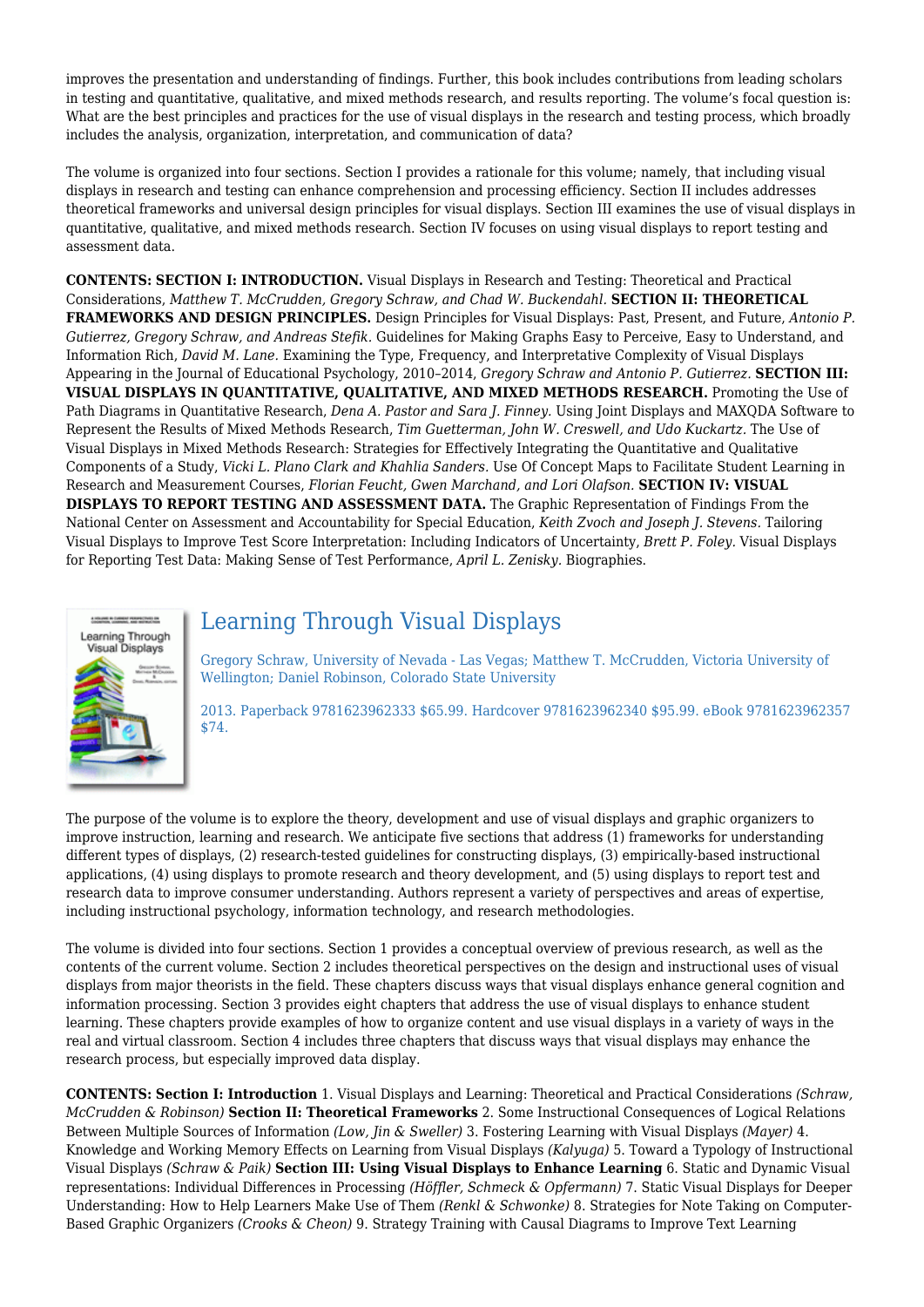*(Poloquin & Schraw)* 10. Cognitive Model of Drawing Construction: Learning through the Construction of Drawings *(Van Meter & Firetto)* 11. Graphic Organizers as Aids for Students with Learning Disabilities *(Dexter & Hughes)* 12. Concept Maps for Learning: Theory, Research and Design *(Nesbit & Adesope)* 13. Argument Diagrams and Learning: Cognitive and Educational Perspectives *(Andriessen & Baker)* **Section IV: Using Visual Displays to Improve Resaerch** 14. Using Visual Displays to Enhance Understanding of Quantitative Research *(Pastor & Finney)* 15. A Typology of Visual Displays in Qualitative Analyses *(Olafson, Feucht & Marchand)* 16. Using Visual Displays to Inform Assessment Design and Development *(Foley & Buckendahl)*



### Technology-Based Assessments for 21st Century Skills Theoretical and Practical Implications from Modern Research

Michael C. Mayrath, Harvard University; Jody Clarke-Midura, Harvard University; Daniel H. Robinson, University of Texas; Gregory Schraw, University of Nevada - Las Vegas

2012. Paperback 978-1-61735-632-2 \$45.99. Hardcover 978-1-61735-633-9 \$85.99. eBook 978-1-61735-634-6 \$74.

Creative problem solving, collaboration, and technology fluency are core skills requisite of any nation's workforce that strives to be competitive in the 21st Century. Teaching these types of skills is an economic imperative, and assessment is a fundamental component of any pedagogical program. Yet, measurement of these skills is complex due to the interacting factors associated with higher order thinking and multifaceted communication. Advances in assessment theory, educational psychology, and technology create an opportunity to innovate new methods of measuring students' 21st Century Skills with validity, reliability, and scalability.

In this book, leading scholars from multiple disciplines present their latest research on how to best measure complex knowledge, skills, and abilities using technology-based assessments. All authors discuss theoretical and practical implications from their research and outline their visions for the future of technology-based assessments.

**CONTENTS:** Foreword, *Arthur Graesser.* Introduction to Technology-Based Assessments for 21st Century Skills, *Michael C. Mayrath, Jody Clarke-Midura, and Daniel H. Robinson.* Evidence Centered Design for Learning and Assessment in the Digital World, *John T. Behrens, Robert J. Mislevy, Kristen E. DiCerbo, and Roy Levy.* 21st Century Dynamic Assessment, *Edys S. Quellmalz, Michael J. Timms, Barbara C. Buckley, Jodi Davenport, Mark Loveland, and Matt D. Silberglitt.* Where Streams Converge: Using Evidence-Centered Design to Assess Quest to Learn, *Valerie J. Shute and Robert J. Torres.* Thinking Outside the Bubble: Virtual Performance Assessments for Measuring Complex Learning, *Jody Clarke-Midura, Jillianne Code, Chris Dede, Michael Mayrath, and Nick Zap.* Exploring the Role of Games in Educational Assessment, *Diego Zapata-Rivera and Malcolm Bauer.* A Technology for Assessing Multiple Source Comprehension: An Essential Skill of the 21st Century, *Susan R. Goldman, Kimberly Lawless, James Pellegrino, Flori Manning, Jason Braasch, and Kimberley Gomez.* The Right Kind of GATE: Computer Games and the Future of Assessment, *David Williamson Shaffer and James Paul Gee.* The Best and Future Uses of Assessment in Games, *Eva L. Baker, Gregory K. W. K. Chung, and Girlie C. Delacruz.* Inquiry and Assessment: Future Developments from a Technological Perspective, *Ton de Jong, Pascal Wilhelm, and Anjo Anjewierden.* Assessing Essential Science of Nascent Inquirers, *Nancy Butler Songer.* Digital Assessment of the Acquisition and Utility of Biologically Secondary Knowledge: Perspectives Based on Human Cognitive Architecture, *Renae Low, Putai Jin, and John Sweller.* Enhancing Diagnostic Assessment of Expertise in Adaptive Learning Environments, *Slava Kalyuga.* Collaborative Versus Individual Digital Assessments, *Priya K. Nihalani and Daniel H. Robinson.* Technology-Based Assessment in the Integrated Curriculum, *Jeroen J. G. van Merriënboer and Cees P. M. van der Vleuten.* Accessible Next Generation Assessments, *Michael Russell.*



# Assessment of Higher Order Thinking Skills

Gregory Schraw, University of Nevada - Las Vegas; Daniel H. Robinson, University of Texas

2011. Paperback 978-1-61735-505-9 \$65.99. Hardcover 978-1-61735-506-6 \$95.99. eBook 9781617355073 \$74.

This volume examines the assessment of higher order thinking skills from the perspectives of applied cognitive psychology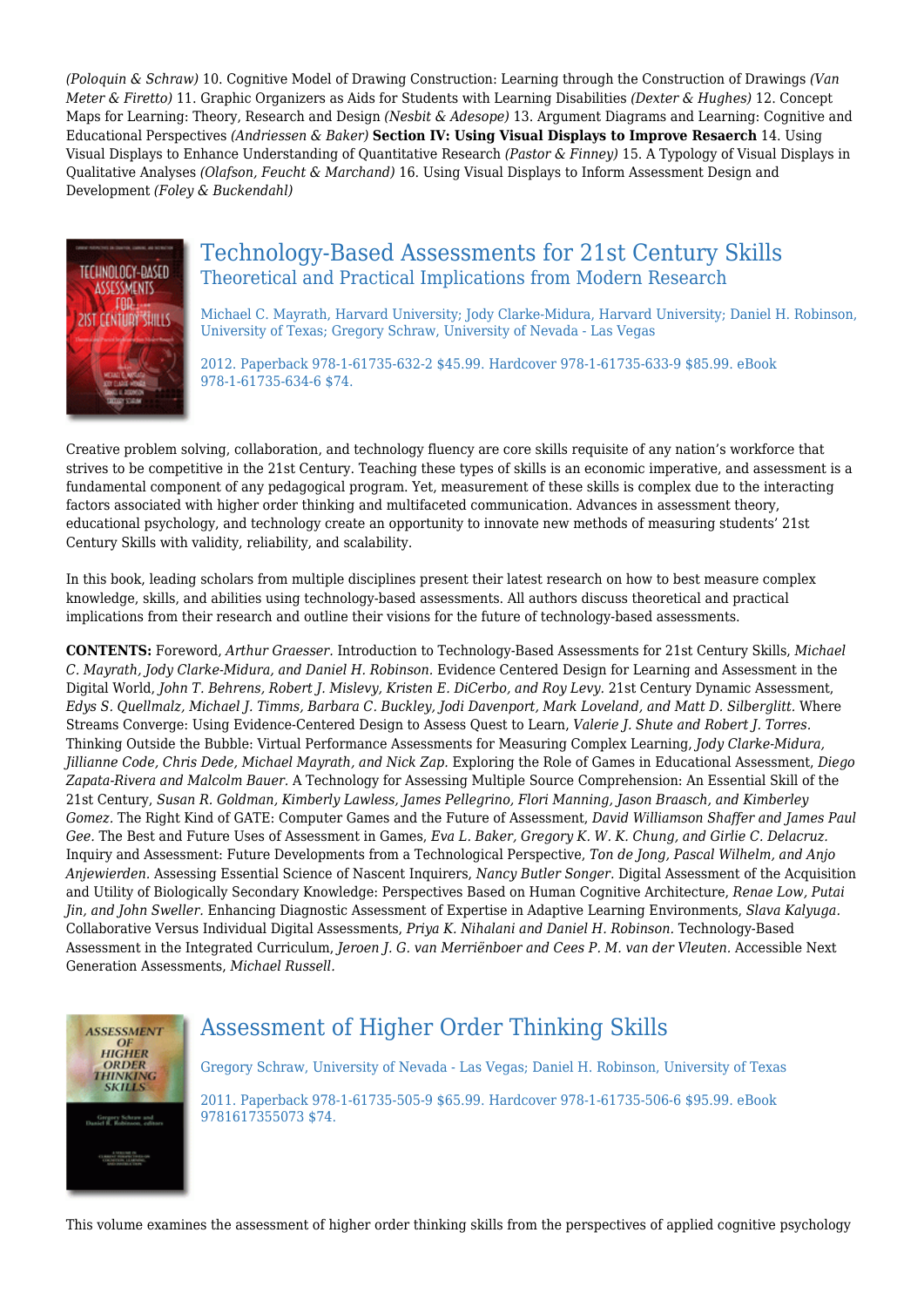and measurement theory. The volume considers a variety of higher order thinking skills, including problem solving, critical thinking, argumentation, decision making, creativity, metacognition, and self-regulation.

Fourteen chapters by experts in learning and measurement comprise four sections which address conceptual approaches to understanding higher order thinking skills, cognitively oriented assessment models, thinking in the content domains, and practical assessment issues. The volume discusses models of thinking skills, as well as applied issues related to the construction, validation, administration and scoring of perfomancebased, selected-response, and constructed-response assessments.

The goal of the volume is to promote a better theoretical understanding of higher order thinking in order to facilitate instruction and assessment of those skills among students in all K-12 content domains, as well as professional licensure and cetification settings.

**CONTENTS:** Conceptualizing and Assessing Higher Order Thinking Skills, *Gregory Schraw and Daniel H. Robinson.* **PART I: CONCEPTUAL APPROACHES TO UNDERSTANDING HIGHER ORDER THINKING SKILLS.** An Overview of Thinking Skills, *Gregory Schraw, Matthew T. McCrudden, Stephen Lehman, and Bobby Hoffman.* Higher Order Thinking and Knowledge: Domain-General and Domain-Specific Trends and Future Directions, *Patricia A. Alexander, Daniel L. Dinsmore, Emily Fox Emily M. Grossnickle, Sandra M. Loughlin, Liliana Maggioni, Meghan M. Parkinson, and Fielding I. Winters.* Designing Assessments of Self-Regulated Learning, *Philip H. Winne, Mingming Zhou, and Rylan Egan.* **PART II: COGNITIVE ASSESSMENT MODELS.** Test Design With Higher Order Cognition in Mind, *Joanna S. Gorin and Dubravka Svetina.* A Cognitive Model for the Assessment of Higher Order Thinking in Students, *Jacqueline P. Leighton.* **PART III: HIGHER ORDER THINKING IN CONTENT DOMAINS.** The Assessment of Higher Order Thinking in Reading, *Peter Afflerbach, Byeong-Young Cho, and Jong-Yun Kim.* Assessing Learning From Inquiry Science Instruction, *Stephanie B. Corliss and Marcia C. Linn. Assessment of Higher Order Thinking: the Case of Historical Thinking, Kadriye Ercikan and Peter Seixas.* **PART IV: PRACTICAL ISSUES IN THE ASSESSMENT OF HIGHER ORDER THINKING SKILLS.** Issues in the Design and Scoring of Performance Assessments That Assess Complex Thinking Skills, *Suzanne Lane.* Incorporating Cognitive Demand in Credentialing Examinations, *Susan L. Davis and Chad W. Buckendahl.* Strategies for Constructing Assessments of Higher Order Thinking Skill, *Susan M. Brookhart and Anthony J. Nitko.* Critical Thinking in the Classroom: Teachers' Beliefs and Practices in Instruction and Assessment, *Bruce Torff.* Aligned by Design: A Process for Systematic Alignment of Assessments to Educational Domains, *William D. Schafer.* About the Authors.



# Recent Innovations in Educational Technology that Facilitate Student Learning

Daniel H. Robinson, University of Texas; Gregory Schraw, University of Nevada - Las Vegas

2008. Paperback 978-1-59311-652-1 \$45.99. Hardcover 978-1-59311-653-8 \$85.99. eBook 9781607529422 \$74.

The field of educational technology is exploding in terms of innovations being developed daily. Most of these innovations hold fascinating promise but enjoy almost no empirical support. There are educational researchers who have both developed innovations and tested their potential empirically. This book will capture the latest and most promising innovations from the leading educational technologists in the world, including animations, simulations, visualizations, navigation, manipulatives, pedagogical agents, and assessment. This book is appropriate for university courses in educational technology for those wishing to showcase the latest innovations that are accompanied by empirical support.

**CONTENTS:** Introduction, *Daniel H. Robinson and Gregory Schraw* Assessment of cognitive load in multimedia learning: Theory, methods and applications, *Fred Paas, Paul Ayres, and Mariya Pachman* How do animations influence learning? *Shaaron Ainsworth* Fostering multimedia learning of mathematics: Comparing the efficacy of animated pedagogical agents to conventional visual cues, *Robert K. Atkinson, Mary Margaret Lusk, and Alan Koenig* AutoTutor: Learning through natural language dialogue that adapts to the cognitive and affective states of the learner, *Arthur Graesser, Vasile Rus, Sidney, D'Mello, and G. Tanner Jackson* The role of self-regulated learning in learning about science with hypermedia, *Roger Azevedo* Design rationale within TELS projects to support knowledge integration, *Douglas B. Clark, Keisha Varma, Kevin McElhaney, and Jennifer Chiu* Rapid computer-based diagnostic tests of learners' knowledge, *Slava Kalyuga* Beyond clicks and semantics: Facilitating navigation via the web's social capital, Kim Lawless and P.G. Schrader Physically distributed learning with virtual manipulatives for elementary mathematics, *Taylor Martin* A computer-based, team-based testing system, *Daniel Robinson, Michael Sweet, and Michael Mayrath*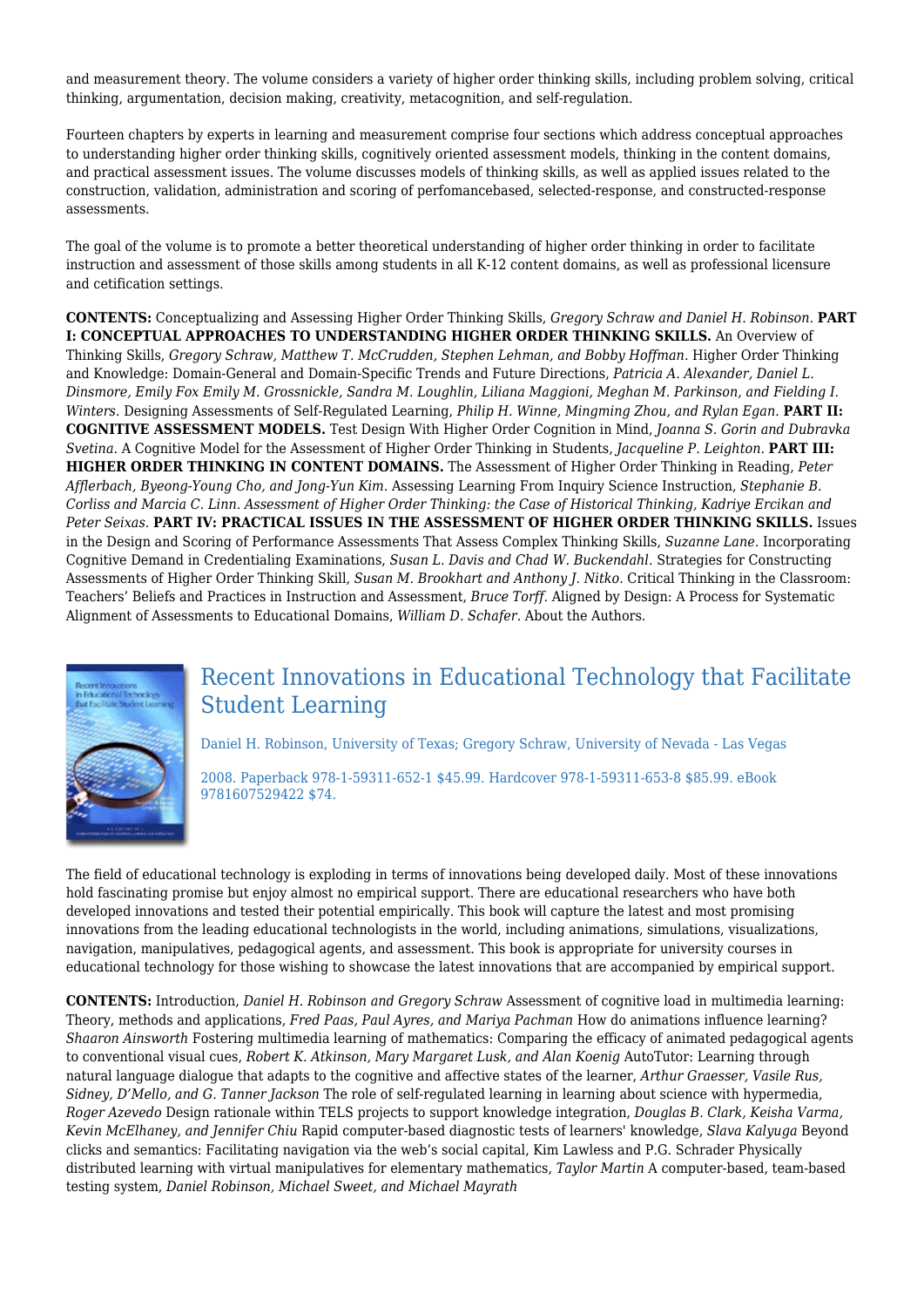

# Transfer of Learning from a Modern Multidisciplinary Perspective

Jose P. Mestre, University of Massachusetts, Amherst

2006. Paperback 1-59311-164-9 978-1-59311-164-9 \$65.99. Hardcover 1-59311-165-7 978-1-59311-165-6 \$95.99. eBook 9781607526735 \$74.

The chapters contained in the book present a new and exciting set of conceptual tools that will not only allow us to think about transfer in more productive ways, but will also enable the development of educational and measurement tools that will greatly facilitate our ability to educate the children in our schools. This volume is eclectic in bringing together researchers from psychology and science education (especially physics)—who would not normally present their ideas under the same forum—to share their views and perspectives on transfer. What we believe has emerged is a fresh look at transfer issues from a multidisciplinary perspective.

**CONTENTS:** Foreword, *Robert Dufresne, Jose Mestre and James M. Royer.* Re-Framing the Evaluation of Education: Assessing Whether Learning Transfers Beyond the Classroom, *Susan M. Barnett and Stephen J. Ceci.* How Far Can Transfer Go? Making Transfer Happen Across Physical, Temporal, and Conceptual Space, *Diane Halpern and Milt Hakel.* Fuzzy-Trace Theory: Implications for Transfer in Teaching and Learning, *Valerie F. Reyna, Christopher Wolfe and Charles J. Brainerd.* Transfer of Learning in Informal Education: The Case of Television, *Shalom Fisch, Heather Kirkorian and Daniel Anderson.* Efficiency and Innovation in Transfer, *Daniel Schwartz, John Bransford, and David Sears.* When Transfer Fails: Effect of Knowledge, Expectations, and Observations on Transfer in Physics, *Thomas Thaden-Koch, Jose Mestre, Bob Dufresne, Bill Gerace and Bill Leonard.* What Coordination Has to Say About Transfer, *Andrea diSessa and Joseph Wagner.* Dynamic Transfer: A Perspective from Physics Education Research, *Sanjay Rebello and Dean Zollman.* Resources, Framing, and Transfer, David Hammer, Andrew Elby, Rachel Scherr and Edward F. Redish. Transfer of Mathematical Problem Solving Procedures Acquired Through Physical Science Instruction: When You Don't See it, Why Not?, *Zbigniew Dziembowski and Nora Newcombe.* Transfer Between Variants of Mathematics Test Questions, *Mary E. Morley, Rene R. Lawless and Brent Brideman.* Theory, Level, and Function: Three Dimensions for Understanding the Connections Between Transfer and Student Assessment, *Daniel Kickey, Mary Ann Horne and James Pellegrino.*



# The Cognitive Revolution on Educational Psychology

James M. Royer, University of Massachusetts

2006. Paperback 1-59311-162-2 978-1-59311-162-5 \$45.99. Hardcover 1-59311-163-0 978-1-59311-163-2 \$85.99. eBook 9781607529804 \$74.

**CONTENTS:** The Cognitive Revolution's Impact of Educational Science, *James M. Royer.* May You Teach in Interesting Times!, *Donald J. Cunningham.* Social Perspectives on the Cognitive Revolution and Education: From Alien Beings to Robust Trustees, *Peter Freebody.* Conceptual Understanding Versus Computational Skill: How Cognitive Science Helps Resolve the Great Debate of Mathematics Education, *Richard E. Mayer.* The Impact of the Cognitive Revolution on Science Learning and Teaching, *Eugenia Etkina, Jose P. Mestre, and Angela O'Donnell.* The Self and Academic Motivation: Theory and Research after the Cognitive Revolution, *Frank Pajares and Dale Schunk.* The Cognitive Revolution in Scientific Psychology: Epistemological Roots and Impact on Reading Research, *Ralph. E. Reynolds and Gale. M. Sinatra.* Research in Instructional Technology, *Jennifer Wiley, Christopher A. Sanchez and Tom Moher.* From Behaviorism to Situated Cognition: An Examination of Learning and Instruction in the Second Half of the 20th Century Through the Research and Writing of Richard C. Anderson, *James M. Royer.* The Cognitive Revolution and Instructional Design, *Marcy P. Driscoll and Kerry J. Burner.* Transfer and Problem Solving: A Cognitive Integration of Metaphors, Models, and Methods, *Gary D. Phye.*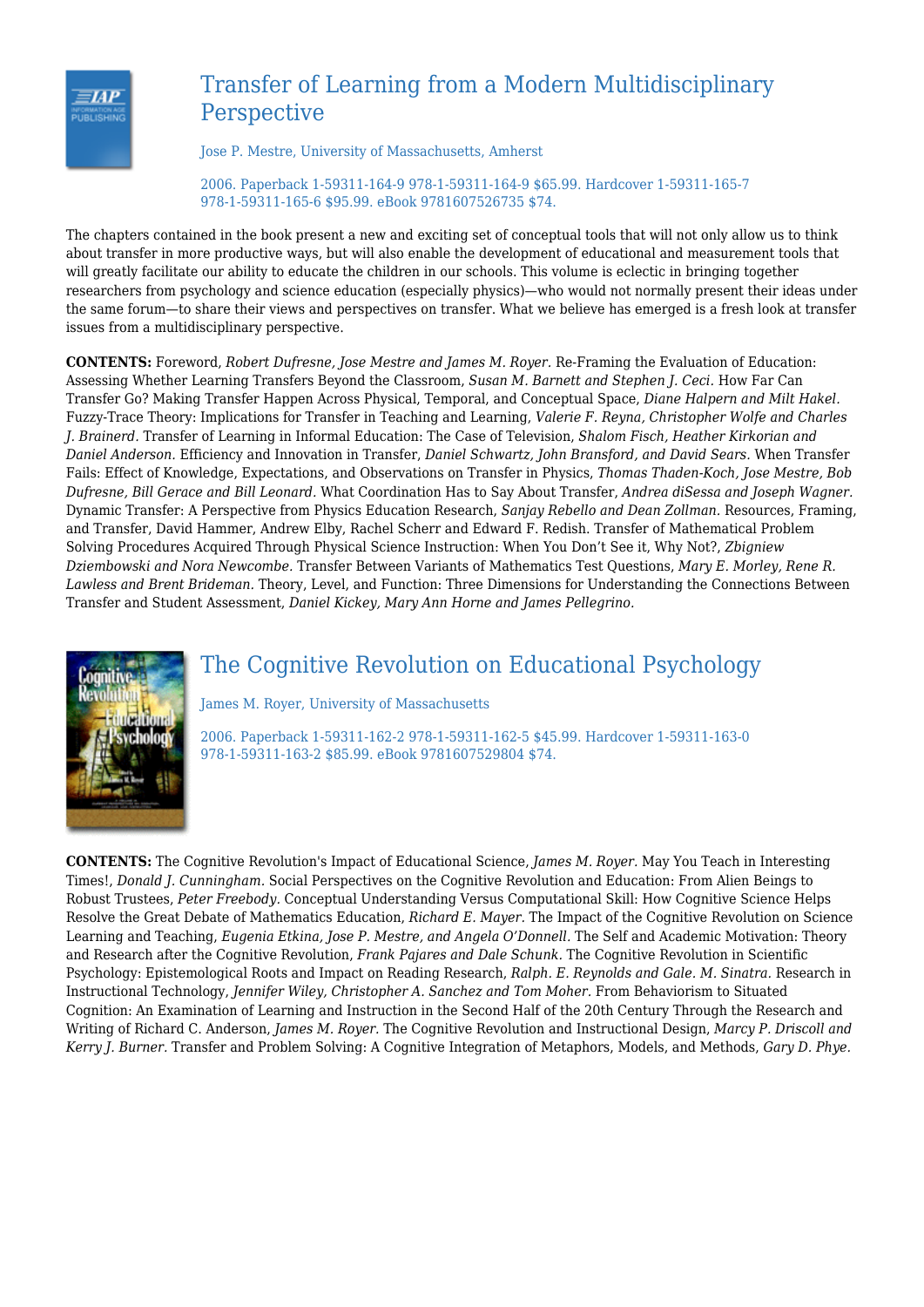# Mathematical Cognition



James M. Royer, University of Massachusetts

2003. Paperback 1-930608-34-9 978-1-930608-34-4 \$45.99. Hardcover 1-930608-35-7 978-1-930608-35-1 \$85.99. eBook 9781607527961 \$74.

**CONTENTS:** Introduction, *James M. Royer.* The Development Of Math Competence In The Preschool And Early School Years: Cognitive Foundations And Instructional Strategies, *Sharon Griffin.* Perspectives On Mathematics Strategy Development, *Martha Carr And Hillary Hettinger.* Mathematical Problem Solving, *Richard E. Mayer.* Learning Disabilities In Basic Mathematics: Deficits In Memory And Cognition, *David C. Geary And Mary K. Hoard.* Relationships Among Basic Computational Automaticity, Working Memory, And Complex Mathematical Problem Solving: What We Know And What We Need To Know, *Loel T. Tronsky And James M. Royer.* Mathematics Instruction: Cognitive, Affective And Existential Perspectives, *Allan Feldman*. A Brief History Of American K-12 Mathematics Education In The 20th Century, *David Klein.* Assessment In Mathematics: A Developmental Approach, *John Pegg.*